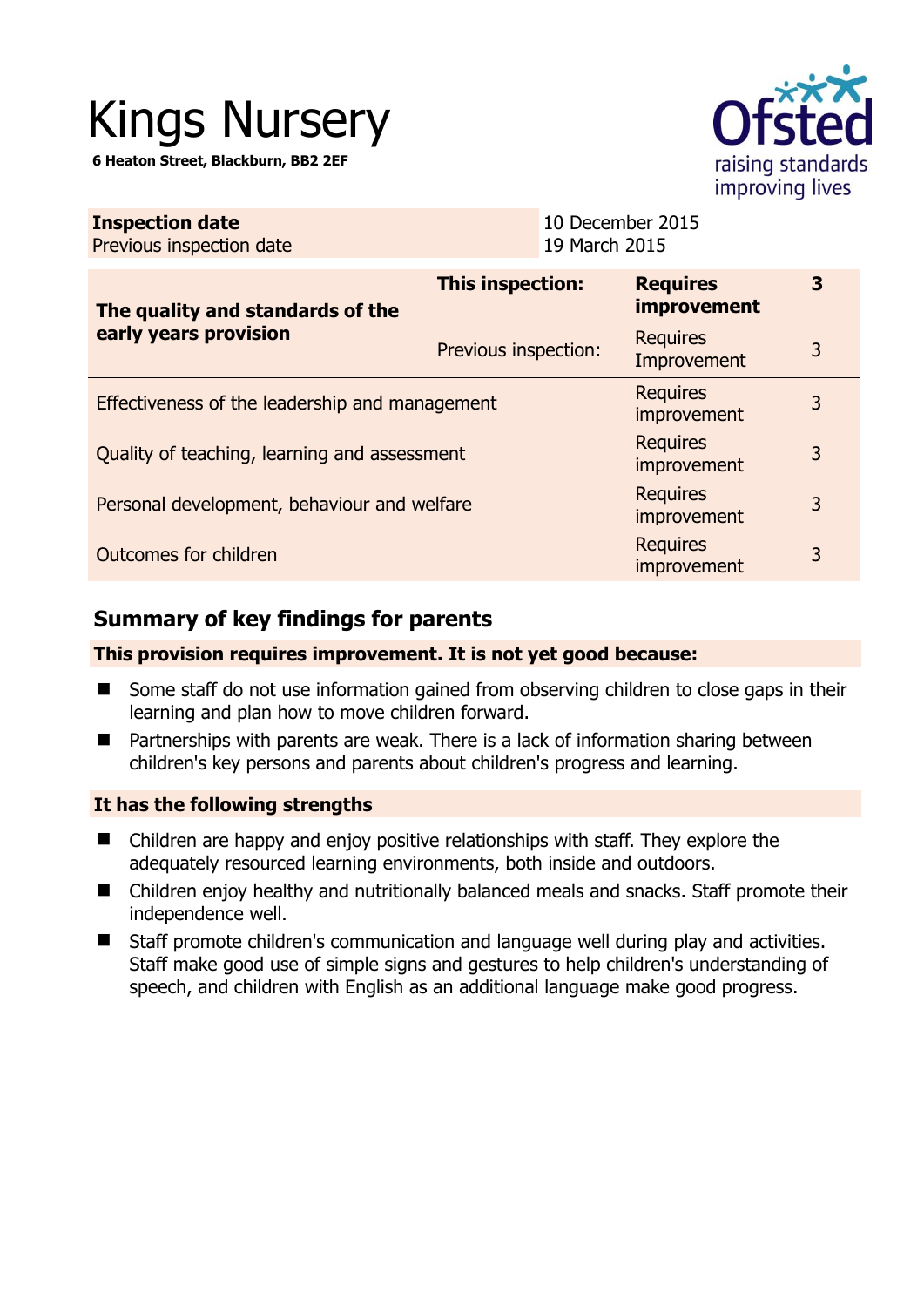# **What the setting needs to do to improve further**

#### **To meet the requirements of the Early Years Foundation Stage the provider must:**

|                                                                                                                                                                | Due Date   |
|----------------------------------------------------------------------------------------------------------------------------------------------------------------|------------|
| use the information gathered from observing children to better<br>understand their levels of achievement and to plan to close any<br>gaps in their learning    | 29/01/2016 |
| improve partnerships with parents, so they are kept informed of<br>their children's progress and are supported to extend their<br>children's learning at home. | 29/01/2016 |

## **To further improve the quality of the early years provision the provider should:**

**P** provide more opportunities for children that help them to think, try out and do things for themselves.

## **Inspection activities**

- $\blacksquare$  The inspector observed the quality of teaching during activities indoors and outdoors, and assessed the impact this has on children's learning.
- The inspector completed a joint observation with the acting nursery manager.
- $\blacksquare$  The inspector spoke with staff and the children during the inspection.
- The inspector held a meeting with the acting nursery manager. She looked at relevant documentation, such as the nursery's self-evaluation, policies and procedures and evidence of the suitability of staff working in the nursery.
- The inspector spoke to a small selection of parents during the inspection and took account of their views.

# **Inspector**

Donna Birch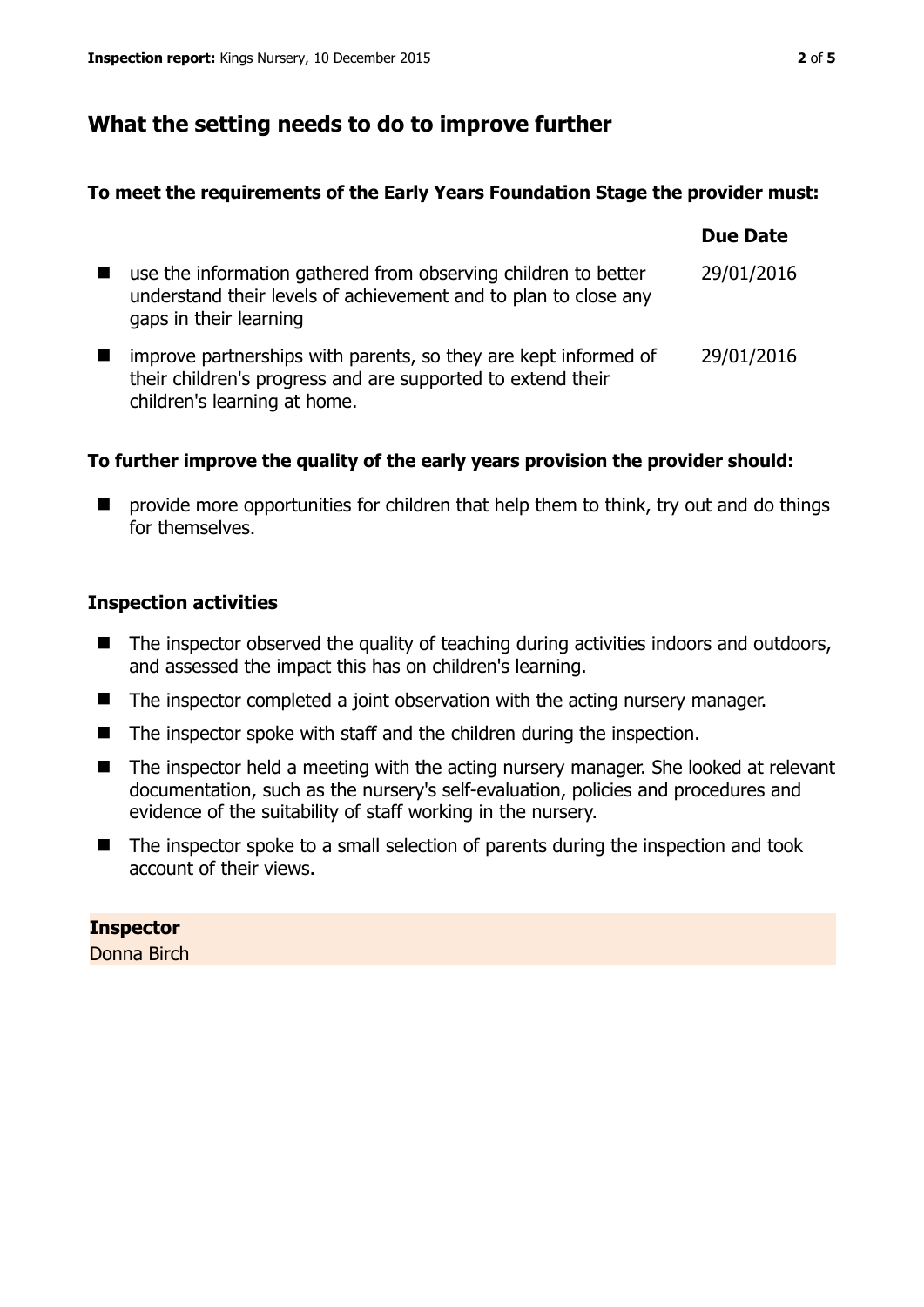# **Inspection findings**

#### **Effectiveness of the leadership and management requires improvement**

The educational programme is not monitored effectively, although the acting manager has addressed some weaknesses in teaching. She has carried out staff supervisions and supported staff with in-house and external training, to help develop their knowledge and understanding further. The acting manager and staff have addressed some actions raised at the previous inspection. The arrangements for safeguarding are effective. The setting is safe and secure. Staff have a sound understanding of the safeguarding policies and procedures. Most staff have received first-aid training which helps them deal with accidents. The acting manager and staff team have in place a development plan to guide them in making the continual and necessary changes identified at the nursery. The acting manager demonstrates a proactive attitude to addressing the weaknesses and is implementing change to secure the nursery's future success.

#### **Quality of teaching, learning and assessment requires improvement**

Staff observe some of the children's achievements. However, some staff fail to use this information appropriately to plan and provide specific activities that support children's progress and close any gaps in their learning. Staff also do not have accurate information about children's progress to share with parents and help them to extend children's learning at home. Children have access to a range of suitable equipment and toys which helps them to enjoy play. Children enthusiastically take part in a craft activity. They practise their small-muscle skills, as they use a variety of small tools, such as scissors and glue sticks. However, staff sometimes intervene too quickly and do not support children to think about and do things for themselves. Staff have formed effective partnerships with other professionals involved in children's learning and care. There are some targets in place to help disabled children and those with special educational needs make progress in their learning.

#### **Personal development, behaviour and welfare require improvement**

The learning environment is warm and welcoming and organised to help children make independent choices in their play. Children are happy, settled and actively explore the suitable range of resources on offer. Children are supported to lead a healthy lifestyle. They enjoy lots of physical activities, inside and outdoors. Children serve themselves food and pour their own drinks. Children develop good personal hygiene skills. They use the bathroom and wash and dry their own hands. Outings in the local community help children learn about their surroundings outside the setting and further support their personal and social development.

#### **Outcomes for children require improvement**

Children do not routinely make the best progress from their starting points. Children are not always fully supported to be ready for the next stage in their learning and school.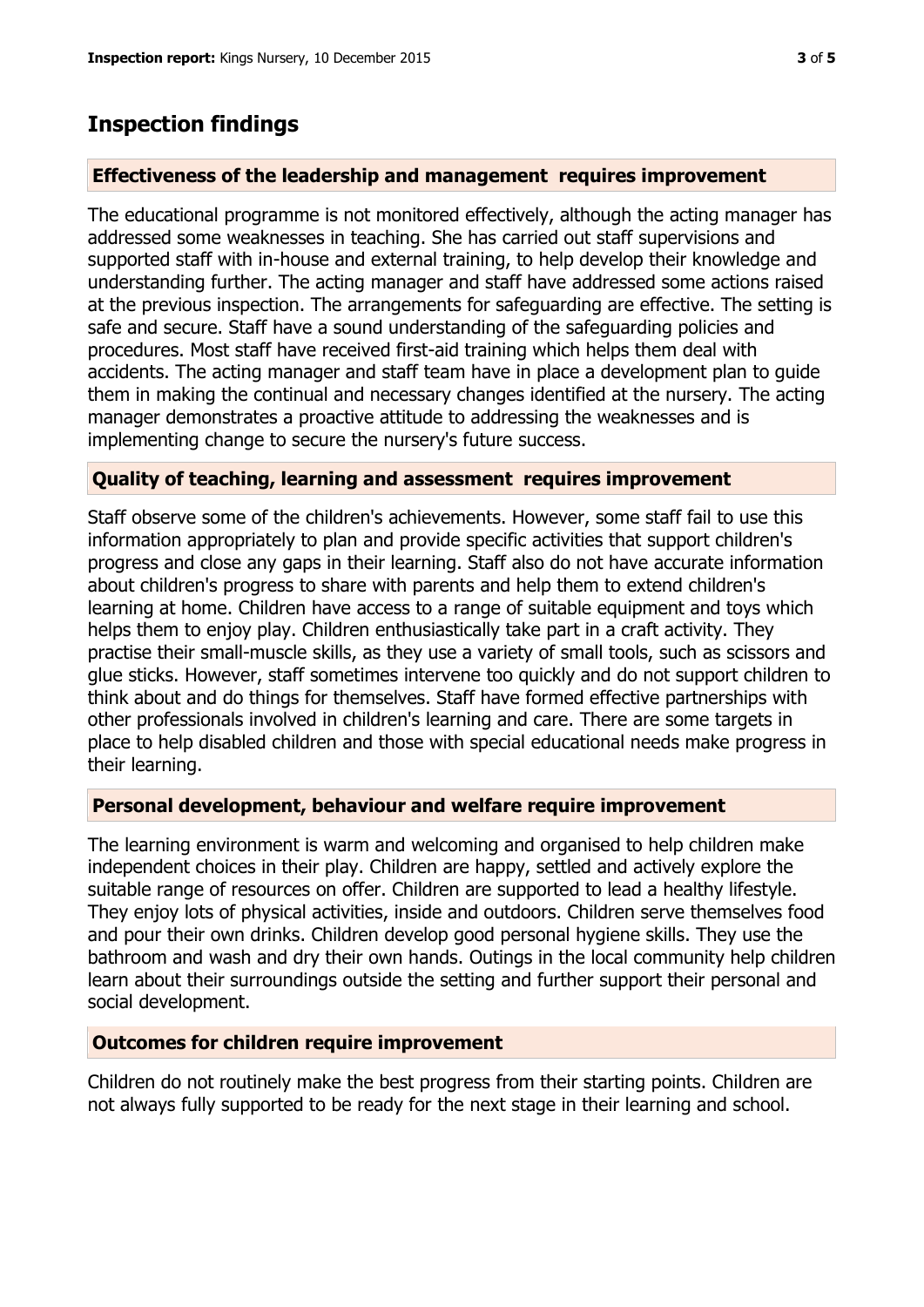# **Setting details**

| Unique reference number       | EY477974                                                                             |
|-------------------------------|--------------------------------------------------------------------------------------|
| <b>Local authority</b>        | <b>Blackburn</b>                                                                     |
| <b>Inspection number</b>      | 1010414                                                                              |
| <b>Type of provision</b>      | Full-time provision                                                                  |
| Day care type                 | Childcare - Non-Domestic                                                             |
| <b>Registers</b>              | Early Years Register, Compulsory Childcare<br>Register, Voluntary Childcare Register |
| <b>Age range of children</b>  | $3 - 4$                                                                              |
| <b>Total number of places</b> | 20                                                                                   |
| Number of children on roll    | 18                                                                                   |
| <b>Name of provider</b>       | East Lancashire Deaf Society Ltd                                                     |
| Date of previous inspection   | 19 March 2015                                                                        |
| <b>Telephone number</b>       | 01254844550                                                                          |

Kings Nursery was registered in 2014. The nursery employs four members of childcare staff. Of these, all hold early years qualifications at levels 2 to 6. The nursery opens from Monday to Friday all year round. Sessions are from 8am until 6pm. The setting supports disabled children and those with special educational needs. The setting also supports a number of children who speak English as an additional language.

This inspection was carried out by Ofsted under sections 49 and 50 of the Childcare Act 2006 on the quality and standards of provision that is registered on the Early Years Register. The registered person must ensure that this provision complies with the statutory framework for children's learning, development and care, known as the Early Years Foundation Stage.

Any complaints about the inspection or the report should be made following the procedures set out in the guidance 'Complaints procedure: raising concerns and making complaints about Ofsted', which is available from Ofsted's website: www.gov.uk/government/organisations/ofsted. If you would like Ofsted to send you a copy of the guidance, please telephone 0300 123 4234, or email enquiries@ofsted.gov.uk.